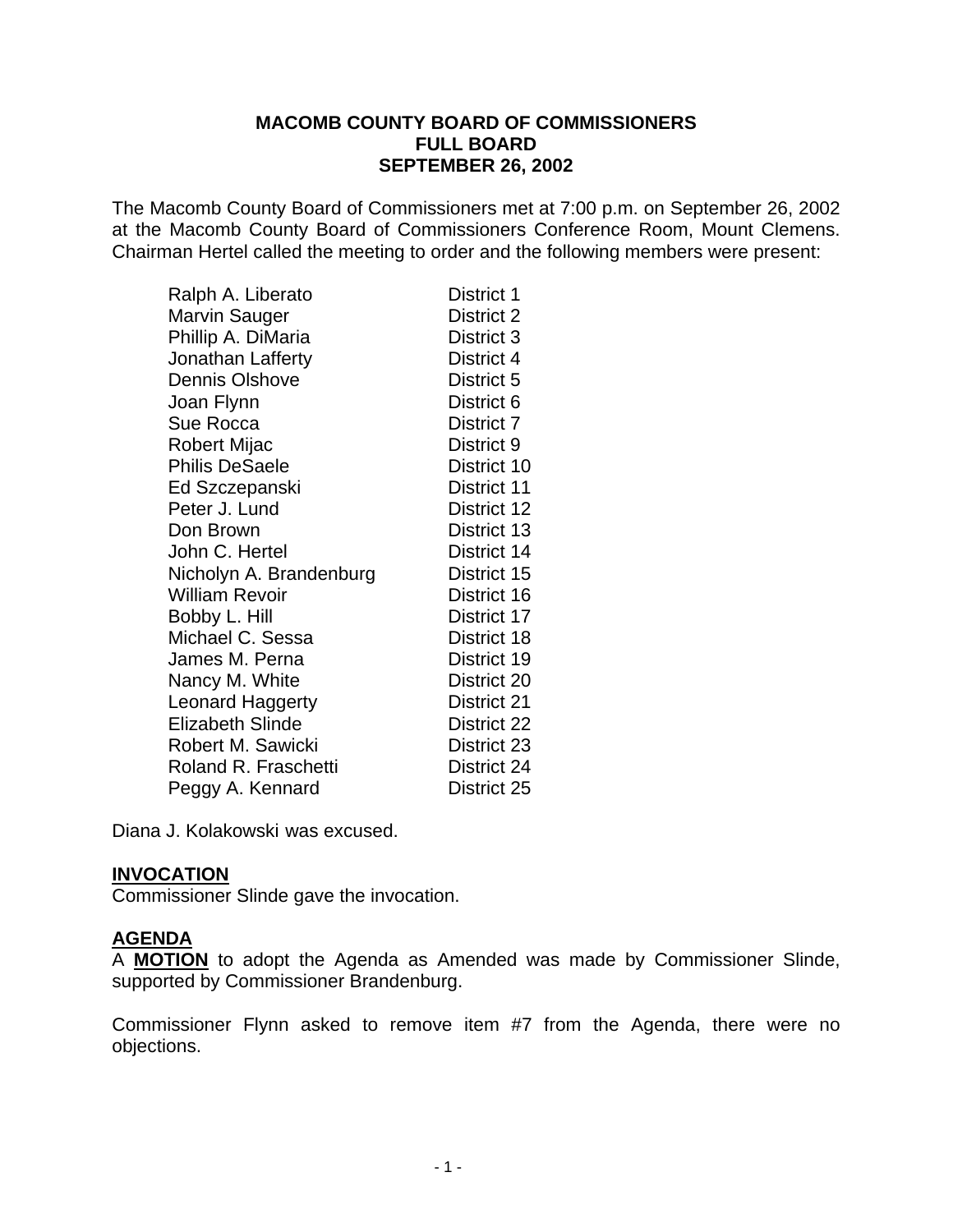Commissioner DiMaria asked to add a resolution supporting increased oversight of the Detroit Water System by Macomb, Oakland and Wayne Counties, there were no objections.

A vote was taken on the **AGENDA AS AMENDED**, and the **MOTION CARRIED**.

Commissioner Lafferty requested a moment of silence for former Macomb County Finance Director, Sherwood Bennett who recently passed away.

## **MINUTES**

A **MOTION** to approve the minutes dated August 15, 2002 was made by Commissioner White, supported by Commissioner Sawicki, and the **MOTION CARRIED**.

## **PRESENTATIONS**

A presentation of a Resolution to the Warren Jaycees was given by Commissioner Lafferty to President of Warren Jacycees Sharon Linsday, Secretary Pat Linsday, and Chairman of the Board Kelly Gilmore-Lafferty for their dedicated efforts in suicide prevention education.

A presentation of a Resolution was given to the Board of Commissioners from Commander Neveau, The American Legion Police & Firefighters Post #161 regarding the Pledge of Allegiance.

Commissioner Liberato commented that the Macomb County Board of Commissioners support of the Pledge of Allegiance has received an 80% confirmation of support from local municipalities and 15 counties in Michigan and is working on getting this nationwide through National Association of Counties. State Representative Rocca introduced legislation in the House, which is now before the Senate, that they start their meetings with the Pledge of Allegiance.

Commissioner Fraschetti stated that the correct way to read the Pledge of Allegiance is to not pause before 'under God'; there is not a comma before those words.

Commissioner Liberato announced that the Metropolitan Organizing Strategy Enabling Strength group is sponsoring a rally at the Greater Grace Temple Church on Sunday at 23500 W. Seven Mile in Detroit from 3:00 – 4:30 p.m.

### **PUBLIC PARTICIPATION**

*John Harder, represents the Macomb County Professional Deputy Sheriff Association*

Thanked the Board of Commissioners in supporting Sheriff Hackel and himself in representing four individuals from the Sheriff Department and sending them to the National Institution of Corrections (NIC) seminar in Colorado. It was a big morale boost to 170 Correction Officers.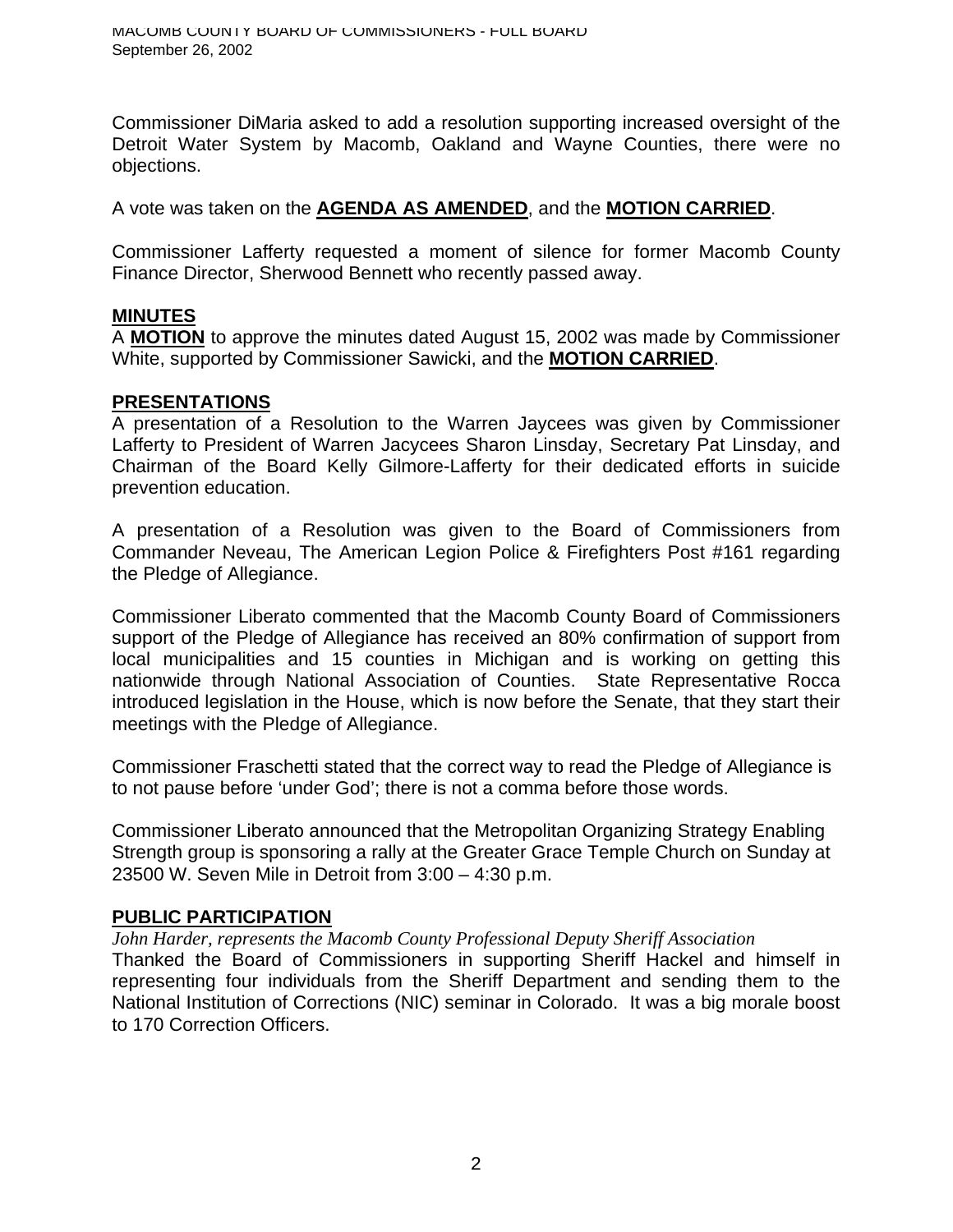#### *Jay Pollard ~ Sterling Heights, Michigan*

Spoke of the article in the Macomb Daily regarding the legal fees and insurance coverage being expended by the City of Sterling Heights on the Freedom Hill/Hillside Production issue. Doesn't think the City of Sterling Heights has insurance coverage. He has a tape that he would like to give to Chairman Hertel that has Sterling Heights City Manager, Steve Duchene recording his behavior of what he does with people and private citizens when he calls reporters at their homes stating what he would do to get people fired. Spoke about Kathryn George getting a personal tour by Hillside Production two years ago.

#### *George Constance ~ Warren City Attorney*

About nine months ago, the City of Warren went on a fact-finding mission with the City of Detroit about the water rate formula being used. Warren sued the City of Detroit to turn over public records. On Tuesday, a subcommittee was created in Lansing to accept testimony for new legislation proposed on a bi-partisan effort from Macomb County. On Thursday, the City of Detroit has turned a media campaign to turn the attention to the providers of Macomb County to the users showing over costs, etc. Asked the Board of Commissioners not to be discouraged and to support the concept of regionalization in Lansing. The legislation as written, would allow the Board to appoint two members, who will be more representative than a user has now.

#### *Dennis McClellan ~ Sterling Heights, Michigan*

Spoke of the article in the Macomb Daily regarding the legal fees being expended by the City of Sterling Heights on the Freedom Hill/Hillside Production issue. He previously asked for FOIA from the City of Sterling Heights, stating that the insurance company will cover costs over \$100,000. Commented on Sterling Heights City Council member Kathryn George, candidate for Macomb County Probate Court, recently said at a Sterling Heights meeting that if anyone has a negative comment is considered an attack and suggested that the public use 'attorney trickery' when addressing the council. Spoke about her previous contact with Hillside Productions and now she is acting like it never happened.

#### **COMMITTEE REPORTS:** *LEGISLATIVE AND ADMINISTRATIVE SERVICES – September 16, 2002*

The Clerk read the recommendation from the Legislative and Administrative Services Committee and a **MOTION** was made by Chairperson Mijac, supported by Vice-Chairperson Rocca, to adopt the committee recommendations.

1. A MOTION WAS MADE BY WHITE, SUPPORTED BY FRASCHETTI, TO RECOMMEND THAT THE BOARD OF COMMISSIONERS APPROVE THE PURCHASE OF THE FOLLOWING MISCELLANEOUS DEPARTMENT REQUESTS:

ONE CELLULAR PHONE FOR MACOMB COUNTY COOPERATIVE EXTENSION SERVICE WITH A MONTHLY USAGE CHARGE OF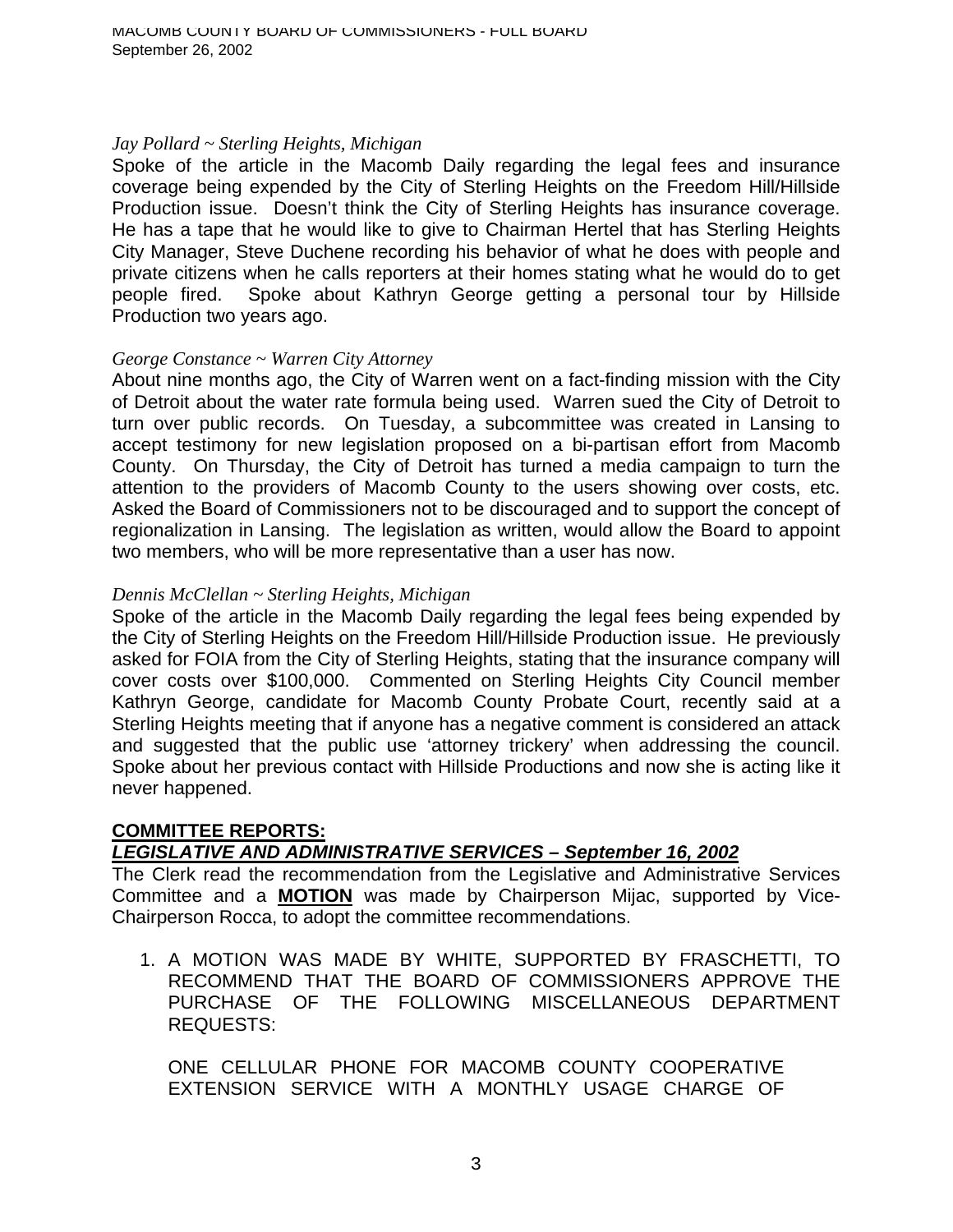\$29.99; FUNDING IS AVAILABLE IN THE COOPERATIVE EXTENSION SERVICE TELEPHONE BUDGET;

THREE STANDARD DESKTOP PERSONAL COMPUTERS, THREE MS OFFICE STANDARD BUSINESS SOFTWARE AND TWO STANDARD LASER PRINTERS FOR PUBLIC HEALTH DEPARTMENT AT A COST NOT TO EXCEED \$7,976.48; FUNDING IS AVAILABLE IN THE 2002 HEALTH – DEPARTMENT BUDGET – EQUIPMENT ACCOUNT;

ONE FLATBED SCANNER AND ONE NETWORK COLOR PRINTER FOR THE MACOMB COUNTY SHERIFF'S OFFICE AT A COST NOT TO EXCEED \$2,905.00; FUNDING IS AVAILABLE IN THE MIS CAPITAL EQUIPMENT ACCOUNT;

FIVE STANDARD PERSONAL PCs FOR THE SHERIFF'S OFFICE OF COMMUNITY CORRECTIONS AT A COST NOT TO EXCEED \$5,150.00; GRANT FUNDING IS AVAILABLE FROM THE SHERIFF COMMUNITY CORRECTIONS GRANT;

ONE LAPTOP AND DOCKING STATION, TWO DESKTOP PERSONAL COMPUTERS, THREE MS OFFICE STANDARD BUSINESS SOFTWARE AND ONE STANDARD LASER PRINTER FOR PUBLIC HEALTH DEPARTMENT AT A COST NOT TO EXCEED \$9,735.53; FUNDING IS AVAILABLE IN THE BIO-TERRORISM GRANT FUND; AND,

THREE CELLULAR PHONES FOR PUBLIC HEALTH DEPARTMENT AT A ONE-TIME COST OF \$449.97, FUNDING IS AVAILABLE IN THE BIO-TERRORISM GRANT FUND; AND A MONTHLY USAGE CHARGE OF \$44.88, FUNDING IS AVAILABLE IN THE HEALTH DEPARTMENT TELEPHONE EXPENSE ACCOUNT.

### **THE MOTION CARRIED.**

### *HEALTH SERVICES COMMITTEE – September 18, 2002*

The Clerk read the recommendation from the Health Services Committee and a **MOTION** was made by Chairperson White, supported by Vice-Chairperson Haggerty, to adopt the committee recommendations.

Commissioner Brandenburg asked to separate Motion #2.

A vote was taken on the following:

1. ENDORSE AND PARTICIPATE IN THE HEALTH DEPARTMENT'S "SAFE SLEEP MACOMB" EDUCATIONAL CAMPAIGN.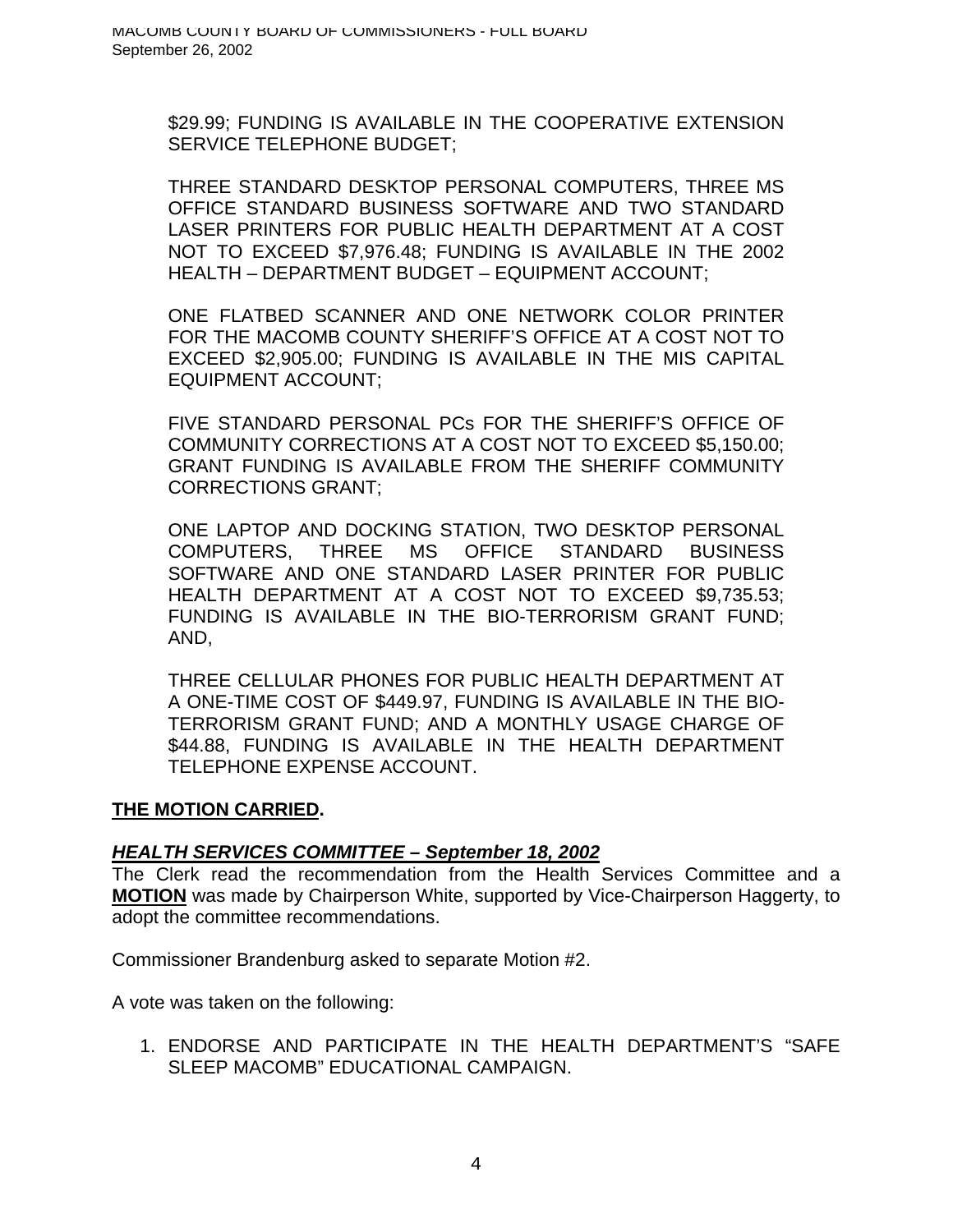3. OBSERVE THE WEEK OF SEPTEMBER 30, 2002 THROUGH OCTOBER 6, 2002 AS INDOOR AIR QUALITY AWARENESS WEEK IN MACOMB COUNTY.

## **THE MOTION CARRIED.**

## **SEPARATED MOTION**

2. AUTHORIZE THE MACOMB COUNTY HEALTH DEPARTMENT TO INVESTIGATE A CIVIL MONETARY FINE SYSTEM FOR THE ANIMAL SHELTER AND MAKE RECOMMENDATIONS TO THE MACOMB COUNTY BOARD OF COMMISSIONERS.

Commissioner Brandenbug stated that she is opposed to the Civil Monetary Fine System and indicates that there are better things to be done with the Health Department's time.

A vote was taken on the **SEPARATED MOTION**, and the **SEPARATED MOTION CARRIED** with Commissioners Brandenburg, Szczepanski, Revoir and Fraschetti voting **NO**.

### *OPERATIONAL SERVICES COMMITTEE – September 19, 2002*

The Clerk read the recommendation from the Operational Services Committee and a **MOTION** was made by Chairperson Hill, supported by Vice-Chairperson Lafferty, to adopt the committee recommendations.

Commissioner White questioned Commissioner Hill as to why the land that was to be leased to Clinton Township wasn't on the Agenda. Commissioner Hill stated that it was postponed and is going to be in front of the Operational Services Committee on October 4, 2002.

Commissioner Revoir questioned Facilities and Operations Director Lynn Arnott-Bryks if there was going to be a cost to the County in Motion #3. She indicated that there would not be.

A vote was taken on the following:

1. APPROVE THE CONFIRMATION OF AGREEMENT FOR PLANTE & MORAN TO PROVIDE AUDIT SERVICES FOR THE ROAD COMMISSION OF MACOMB COUNTY FOR FISCAL YEAR ENDING SEPTEMBER 30, 2002.

# 2. AUTHORIZE PAYMENT FOR THE WORK PERFORMED AS FOLLOWS:

| <b>CLEMENS CENTER</b>  | THE DAILEY COMPANY                                  | 483,480.00   |
|------------------------|-----------------------------------------------------|--------------|
| <b>MARTHA T. BERRY</b> | EDMUND LONDON & ASSOCIATES                          | 3,854.86     |
| MARTHA T. BERRY        | ELLIS DON MICHIGAN                                  | 747.090.90   |
| <b>COURT BUILDING</b>  | PROJECT CONTROL SYSTEMS                             | 368,295.30   |
| YOUTH HOME             | PROJECT CONTROL SYSTEMS                             | 1,307,265.30 |
| <b>COURT BUILDING</b>  | STRAT WOLD                                          | 1.761.52     |
| YOUTH HOME             | <b>WAKELY ASSOCIATES</b>                            | 10,663.52    |
|                        | FURTHER, FUNDS ARE AVAILABLE IN THE CAPITAL BUDGET. |              |
|                        |                                                     |              |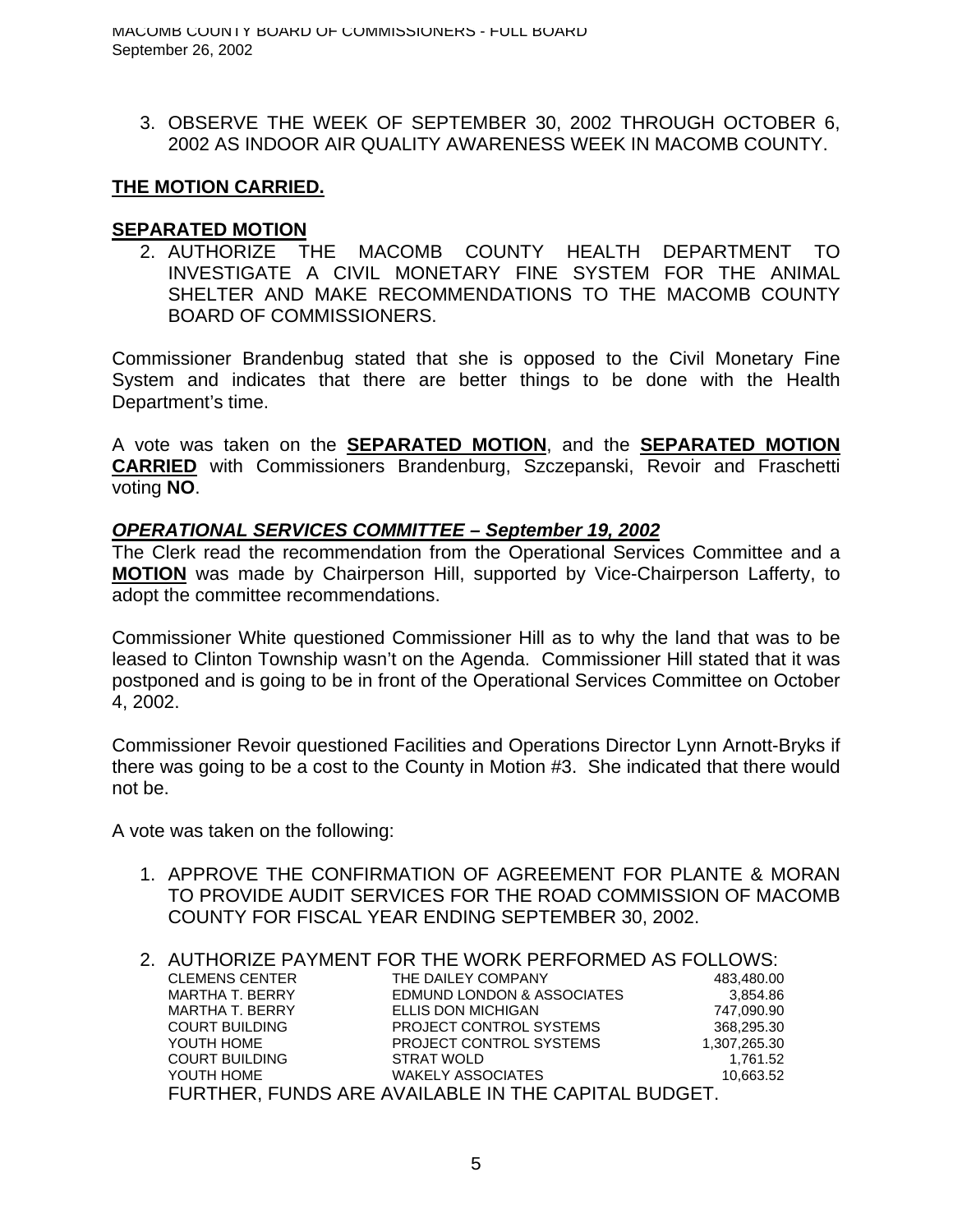- 3. AUTHORIZE IMPROVEMENTS (LIGHTING OF BALLFIELDS AND IRRIGATION WELL FOR SOCCER FIELDS) AS OUTLINED IN THE CORRESPONDENCE DATED JULY 8, 2002 FROM THE ROMEO-WASHINGTON-BRUCE PARKS AND RECREATION, AND ANY FUTURE IMPROVEMENTS AT THE CRYSTAL DIAMOND PARK BE APPROVED BY THE BOARD OF COMMISSIONERS PRIOR TO COMMENCEMENT OF IMPROVEMENTS.
- 4. CONCUR WITH THE PURCHASING MANAGER AND APPROVE THE PURCHASE OF SIX SOLDER/DeSOLDER STATIONS FOR THE TECHNICAL SERVICES DEPARTMENT FROM THE LOWEST RESPONSIBLE BIDDER, MURRAY A. PERCEVAL COMPANY, IN THE AMOUNT OF \$8,628.30; FUNDS ARE AVAILABLE FROM THE 2002 FURNITURE AND EQUIPMENT FUND.
- 5. CONCUR WITH THE PURCHASING MANAGER AND AWARD THE OFFICE SUPPLIES – CENTRAL STORES INVENTORY TO THE LOWEST RESPONSIBLE BIDDER, DALE OFFICE PLUS, IN THE AMOUNT OF \$82,076.72; FUNDS ARE AVAILABLE FROM THE CENTRAL STORES INVENTORY OFFICE SUPPLY ACCOUNT.
- 6. CONCUR WITH THE PURCHASING MANAGER AND AWARD THE WIRELESS SECURITY/ALERTING SYSTEM FOR THE CIRCUIT COURT BUILDING TO THE LOWEST RESPONSIBLE BIDDER, SECURITY NETWORK, INC., IN THE AMOUNT OF \$25,869.00; FUNDS ARE AVAILABLE FROM THE 2002 FURNITURE AND EQUIPMENT FUND.

# *COMMUNITY SERVICES COMMITTEE – September 16, 2002*

The Clerk read the recommendation from the Community Services Committee and a **MOTION** was made by Chairperson Brandenburg, supported by Vice-Chairperson Kennard, to adopt the committee recommendations.

- 1. AUTHORIZE THE MACOMB COUNTY COMMUNITY SERVICES AGENCY TO SUBMIT THE COMMUNITY SERVICES BLOCK GRANT (CSBG) APPLICATION FOR 2002-2003.
- 2. AUTHORIZE THE MACOMB COUNTY COMMUNITY SERVICES AGENCY TO SUBMIT THE TEMPORARY ASSISTANCE TO NEEDY FAMILIES (TANF) APPLICATION FOR 2002-2003.
- 3. AUTHORIZE THE MACOMB COUNTY COMMUNITY SERVICES AGENCY TO SUBMIT THE LOW INCOME HOME ENERGY ASSISTANCE PROGRAM (LIHEAP) GRANT APPLICATION FOR 2002-2003.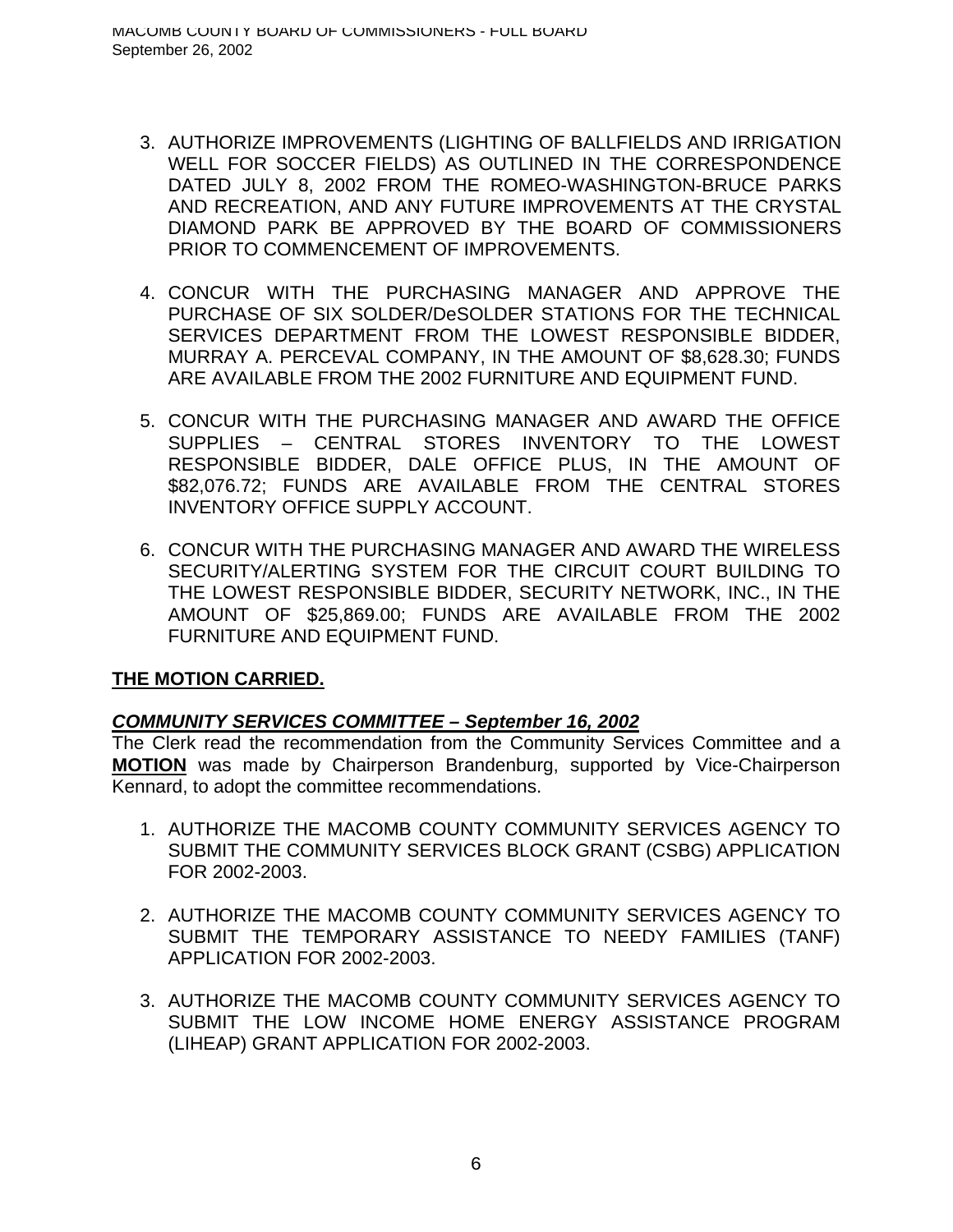- 4. AUTHORIZE MACOMB MSU EXTENSION SERVICE TO ACCEPT THE CONTRACT RENEWAL IN THE AMOUNT OF \$3,942 FOR THE INITIATION OF A YOUTH MENTOR PROGRAM IN THE EASTPOINTE COMMUNITIES THAT CARE, CITY OF EASTPOINTE AND EAST DETROIT SCHOOL DISTRICT, FROM SEPTEMBER 1, 2002 THROUGH AUGUST 31, 2003.
- 5. AUTHORIZE MACOMB MSU EXTENSION SERVICE/4C PROGRAM ON BEHALF OF THE MACOMB COUNTY BOARD OF COMMISSIONERS TO RENEW THE CONTRACT WITH THE MICHIGAN COMMUNITY COORDINATED CHILD CARE ASSOCIATION TO PROVIDE CHILD CARE TRAINING, TECHNICAL ASSISTANCE AND RECRUITMENT SERVICES THROUGH THE MICHIGAN CHILD CARE FUTURES PROJECT FROM OCTOBER 1, 2002 THROUGH SEPTEMBER 30, 2003, IN THE AMOUNT OF \$145,890.
- 6. AUTHORIZE MSU EXTENSION SERVICE/4C ON BEHALF OF THE MACOMB BOARD OF COMMISSIONERS TO ACCEPT THIS CONTRACT RENEWAL IN THE AMOUNT OF \$15,000 FROM MACOMB INTERMEDIATE SCHOOL DISTRICT FOR THE CHILD CARE ACCREDITATION PROJECT FROM JULY 1, 2002 THROUGH JUNE 30, 2003.
- 7. AUTHORIZE MSU EXTENSION/4C PROGRAM TO ACCEPT THE CONTRACT RENEWAL ON BEHALF OF THE BOARD OF COMMISSIONERS WITH THE STATE DEPARTMENT OF CONSUMER AND INDUSTRY SERVICES, CHILD DAY CARE LICENSING, IN THE AMOUNT OF \$14,400 TO SUPPORT CHILD CARE PROVIDER ORIENTATION AND LICENSING PROCESS FROM OCTOBER 1, 2002 THROUGH SEPTEMBER 30, 2003.

# *JUSTICE AND PUBLIC SAFETY COMMITTEE –September 20, 2002*

The Clerk read the recommendation from the Justice and Public Safety Committee and a **MOTION** was made by Chairperson DiMaria, supported by Vice-Chairperson Olshove, to adopt the committee recommendation.

- 1. APPROVE THE EMERGENCY NOTIFICATION SYSTEM (ENS) POLICY & PROCEDURE.
- 2. APPROVE AN EMERGENCY MANAGEMENT RESOLUTION AND AGREEMENT BETWEEN THE CITY OF UTICA AND MACOMB COUNTY FOR EMERGENCY MANAGEMENT RELATED ACTIVITIES.

# **THE MOTION CARRIED.**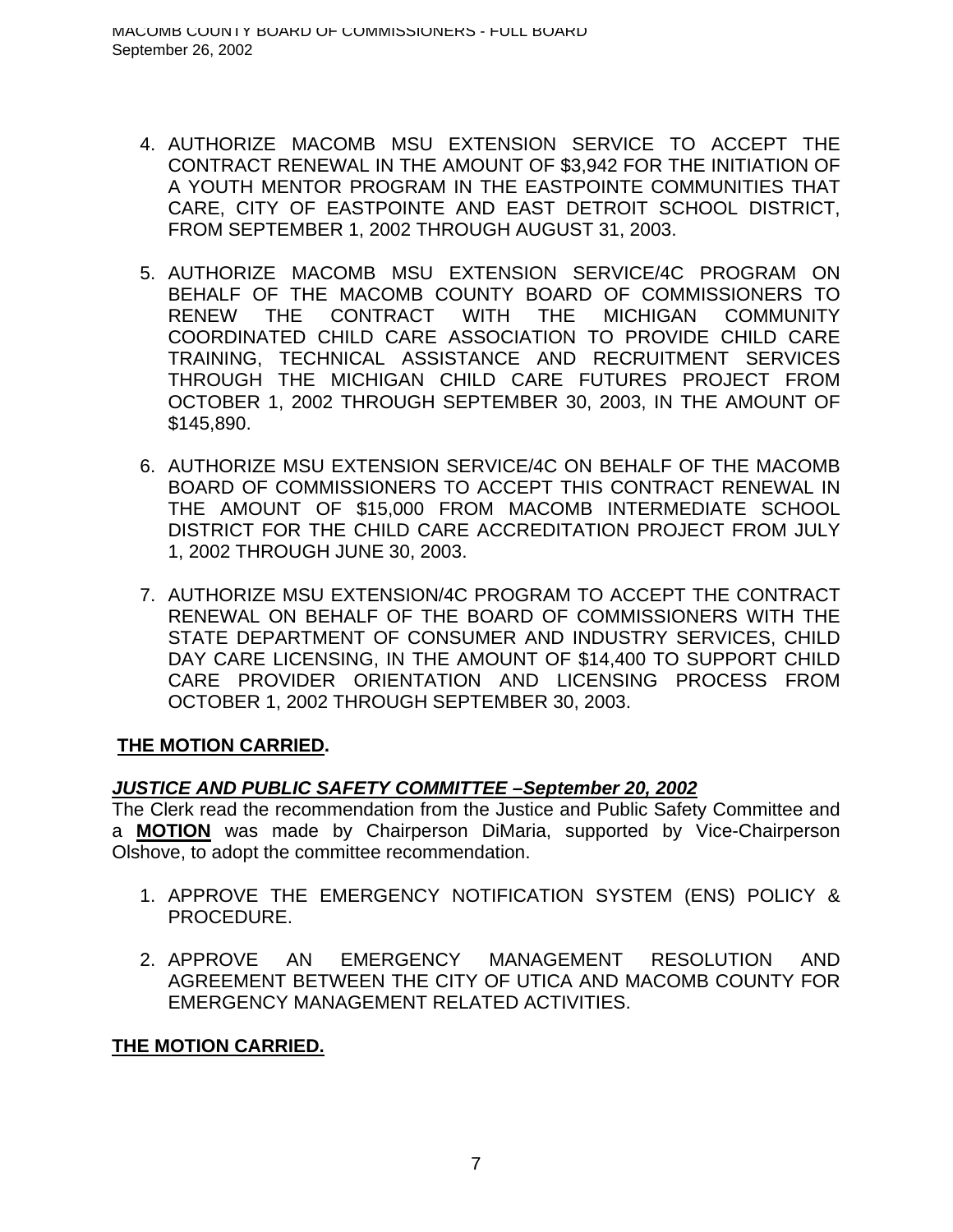## *PERSONNEL COMMITTEE – September 23, 2002*

The Clerk read the recommendation from the Personnel Committee and a **MOTION** was made by Chairperson Liberato, supported by Vice-Chairperson Haggerty, to adopt the committee recommendations.

Commissioners Brandenburg, DeSaele, Flynn, Lund, Revoir, Rocca, Sessa, Slinde and Szczepanski all requested that their NO votes from committee be repeated and recorded for Motion #5.

Commissioner Slinde Spoke on Motion #5. Reiterated that there are few inequities in the proposal, especially for the Deputy positions for the Clerk's Office, Public Works and the Treasurer's Office, their salaries have been kept down for a few years because of the salaries of the Clerk, Public Works Commissioner and Treasurer. Because of that, she wanted to know if those position salaries came up at the same time in the past. Those three positions have been kept down over other areas. Suggested that Human Resources look into the inequities.

Commissioner Revoir agreed that there are inequities in the salary suggestions.

A vote was taken on the following:

- 1. RECONFIRM THE FOLLOWING VACANCIES:
	-
	- 2. ONE COMPUTER MAINTENANCE
	- 3. ONE DATA MAINTENANCE CLERK FRIEND OF THE COURT
	-
	- 4. ONE TYPIST CLERK III THEALTH FRAME THE MEALTH SAND MEALTH 5. ONE WEATHERIZATION INSPECTOR
	- 6. ONE HOME DELIVERED MEALS MCCSA
	- 7. TWO NURSE AIDES **MARTHA T. BERRY**
	-
	- ONE ASSISTANT PROSECUTOR IV
	-
	- 11. TWO CORRECTIONS OFFICERS
	- 12. ONE DEPUTY SHERIFF

1. ONE PROBATION OFFICER<br>
2. ONE COMPUTER MAINTENANCE<br>
CLERK/REGISTER OF DEEDS 8. ONE LAUNDRY WORKER MARTHA T. BERRY 10. ONE TYPIST CLERK IV PROSECUTING ATTORNEY<br>11. TWO CORRECTIONS OFFICERS SHERIFF

- 2. APPROVE THE RECLASSIFICATION OF ONE TYPIST CLERK, SENIOR POSITION, TO ONE DATA ENTRY CLERK POSITION IN THE FRIEND OF THE COURT OFFICE.
- 3. APPROVE THE RECLASSIFICATION OF ONE TYPIST CLERK POSITION TO ONE DATA ENTRY CLERK POSITION IN THE FRIEND OF THE COURT OFFICE.
- 4. APPROVE THE RECLASSIFICATION OF ONE SECRETARY POSITION TO ONE SENIOR SECRETARY POSITION AT THE MACOMB COUNTY LIBRARY.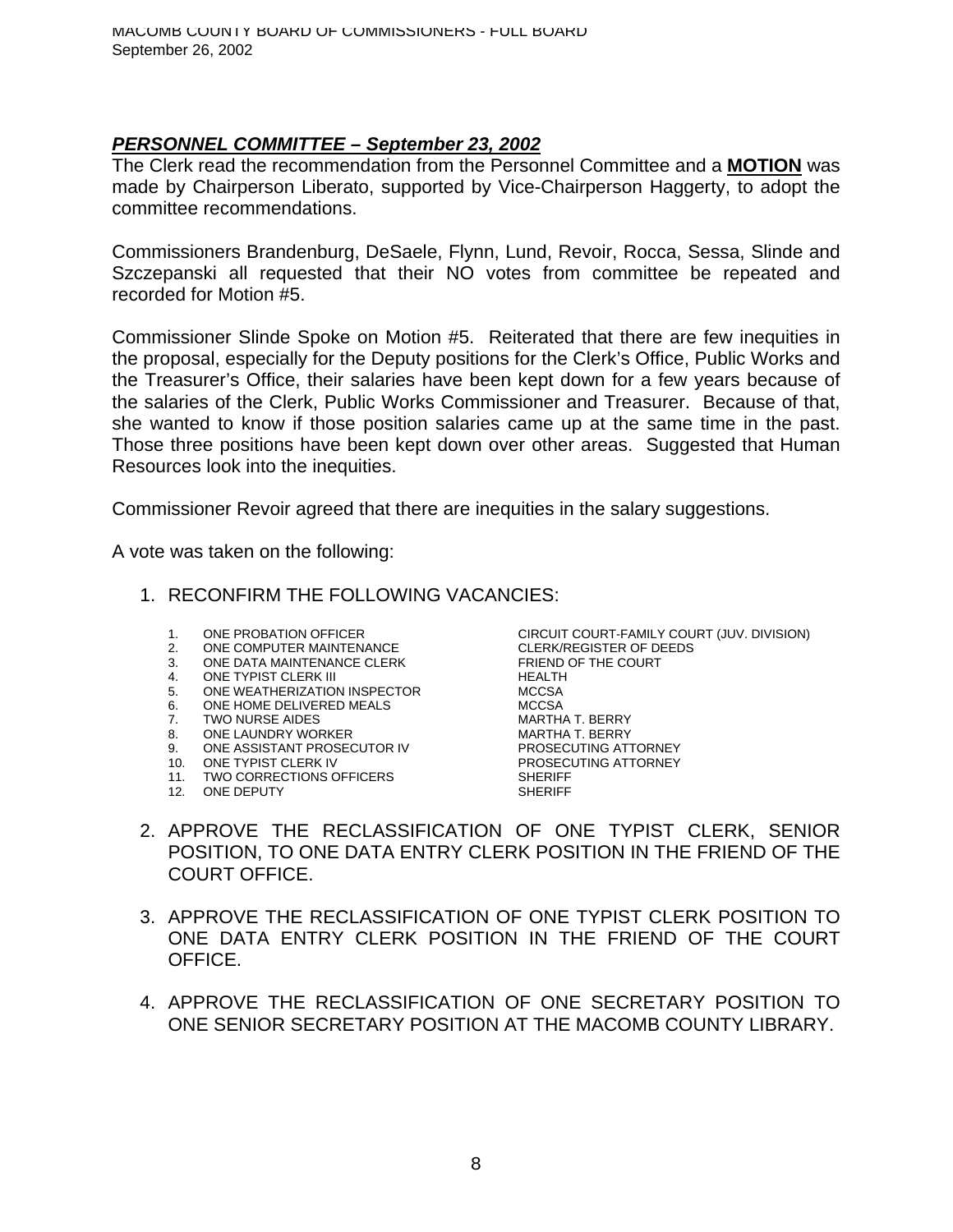- 5. APPROVE THE PROPOSED SALARY ADJUSTMENTS FOR POSITIONS OF DEPUTY AND ASSISTANT DEPARTMENT HEADS, EFFECTIVE 1-1-02, TO BE IMPLEMENTED BY THE SAME STEP TO STEP PROCEDURE THAT WAS UTILIZED IN THE FIRST ROUND OF EXECUTIVE SALARY REVIEW.
- 6. APPROVE THE RATIFICATION OF ADDENDUM TO THE 2000-2004 MICHIGAN NURSES ASSOCIATION, UNIT I, COLLECTIVE BARGAINING AGREEMENT REGARDING WOMEN'S HEALTH NURSE PRACTITIONER IV POSITION SALARY INCREASE.

## *BUDGET COMMITTEE – September 24, 2002*

The Clerk read the recommendations from the Budget Committee and a **MOTION** was made by Chairperson Brown supported by Vice-Chairperson Sauger to adopt the committee recommendations.

Commissioner Szczepanski questioned Finance Director David Diegel on Motion #6 regarding the CMS contract with Mount Clemens General Hospital and the type of treatment given to inmates. David Diegel indicated that they are to provide services for on-site and off-site treatments as required by law.

A vote was taken on the following:

- 1. ADOPT THE 2001 MACOMB COUNTY COMPREHENSIVE ANNUAL FINANCIAL REPORT (CAFR).
- 2. CONCUR WITH THE RECOMMENDATION OF THE FINANCE DIRECTOR AND APPROVE THE PROPOSED 5-YEAR CONTRACT EXTENSION WITH THE INDEPENDENT ACCOUNTING FIRM PRICE-WATERHOUSE COOPERS, L.L.P. FOR EXTERNAL AUDIT SERVICES FOR THE YEARS 2002 THROUGH 2006, AS OUTLINED IN THE FINANCE DIRECTOR'S SEPTEMBER 13, 2002 MEMORANDUM.
- 3. AMEND THE 2002 CAPITAL IMPORVEMENT BUDGET IN THE AMOUNT OF \$39,950.33 FOR THE CONNECTION OF THE CLEMENS CENTER TO THE COUNTY FIBER OPTIC NETWORK AS RECOMMENDED AND APPROVED BY THE LEGISLATIVE AND ADMINISTRATIVE SERVICES COMMITTEE ON SEPTEMBER 16, 2002.
- 4. AMEND THE 2002 CAPITAL IMPROVEMENT BUDGET IN THE AMOUNT OF \$43,301.03 FOR THE CONNECTION OF CENTRAL RECEIVING, RADIO AND YOUTH HOME INTO THE COUNTY FIBER OPTIC NETWORK; AS RECOMMENDED AND APPROVED BY THE LEGISLATIVE AND ADMINISTRATIVE SERVICES COMMITTEE ON SEPTEMBER 16, 2002.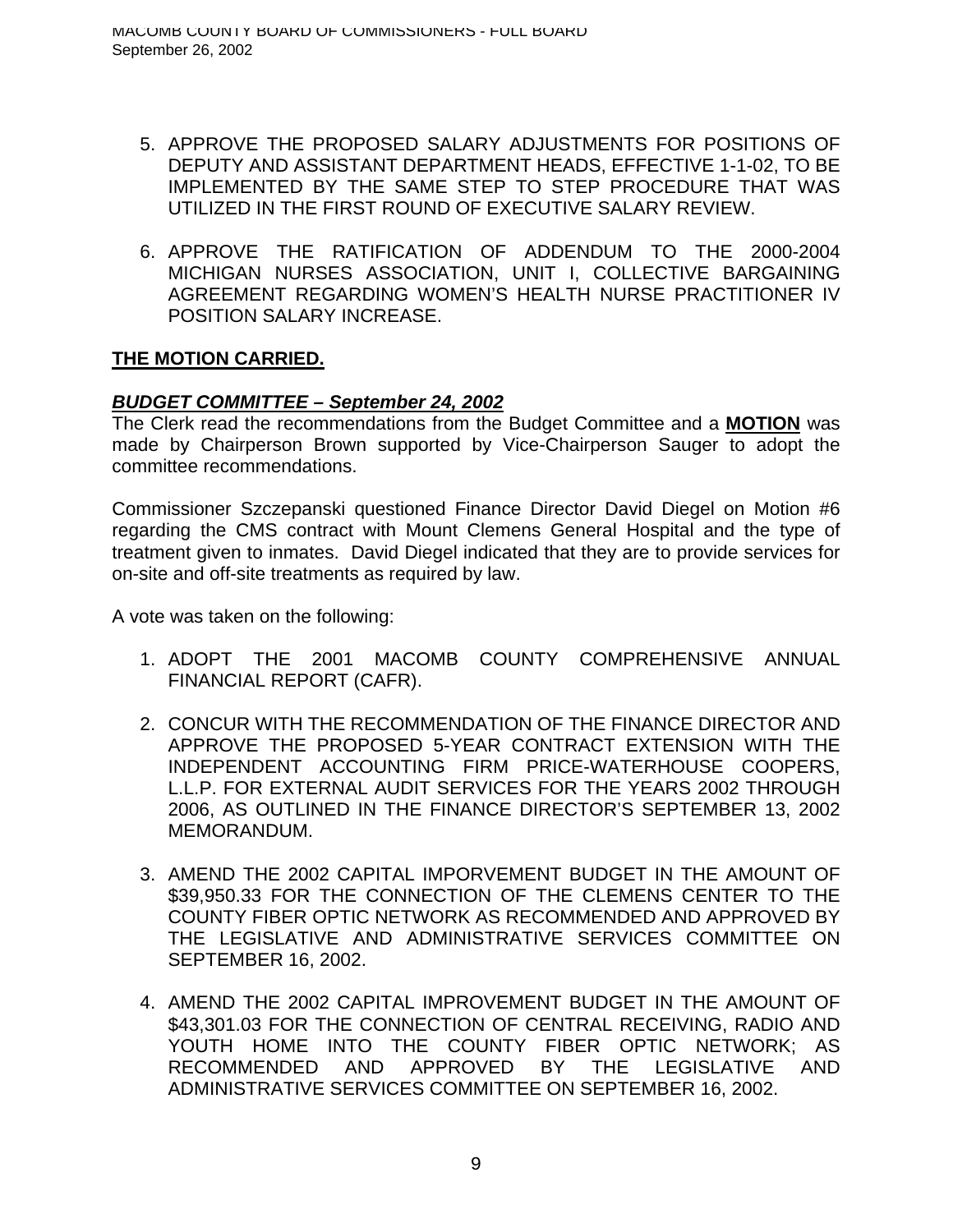- 5. APPROVE TO OBTAIN TWELVE ALPHANUMERIC STATEWIDE PAGERS FOR USE BY THE MACOMB COUNTY SHERIFF DIVE TEAM MEMBERS. THE TOTAL COST FOR THE UNITS IS \$137.16 PER MONTH; FUNDING IS AVAILABLE IN THE SHERIFF'S MARINE SAFETY BUDGET.
- 6. APPROVE THE NEW HEALTH SERVICES AGREEMENT BY AND BETWEEN MACOMB COUNTY AND CORRECTIONAL MEDICAL SERVICES FOR THE PROVISION OF HEALTH CARE SERVICES TO PRISONERS IN THE MACOMB COUNTY JAIL; FUNDING IN THE AMOUNT OF \$89,440.00 IS AVAILABLE IN THE 2002 CONTINGENCY ACCOUNT.
- 7. AUTHORIZE THE ACCEPTANCE OF THE BYRNE MEMORIAL GRANT IN THE AMOUNT OF \$82,045.00 FOR THE PURPSOE OF ESTABLSHINGA COUNTY-WIDE MULTI-DISCIPLINARY TEAM TO INVESTIGATE CHILD SEXUAL ABUSE AND PHYSICAL ABUSE CASES. THE GRANT AWARD REQUIRES A 25% CASH MATCH OF \$27,349.00; FUNDING IS AVAILABLE IN THE 2002 CONTINGENCY ACCOUNT.
- 8. APPROVE THE REQUEST OF THE CLERK/REGISTER OF DEEDS AND CHIEF CIRCUIT JUDGE TO ADD TWO JUDICIAL COURT CLERKS, EFFECTIVE OCTOBER 1, 2002 AT A COST OF \$24,580.00 FOR THE REMAINDER OF 2002; FUNDING IS AVAILABLE IN THE 2002 CONTINGENCY ACCOUNT.
- 9. ADOPT A COUNTY DRAIN DEBT REQUIREMENT OF .0058 MILL FOR THE YEAR 2003.

# *FINANCE COMMITTEE – September 25, 2002*

The Clerk read the recommendations from the Finance Committee and a **MOTION** was made by Chairperson Perna, supported by Vice-Chairperson Slinde, to adopt the committee recommendations.

Commissioner Sauger asked to separate Motion #3.

Commissioners Brandenburg and Szczepanski requested that their NO votes from Committee be repeated and recorded.

A vote was taken on the following:

1. APPROVE THE INTER-DEPARTMENTAL LINE ITEM BUDGET ADJUSTMENTS AS SUBMITTED BY THE FINANCE DEPARTMENT.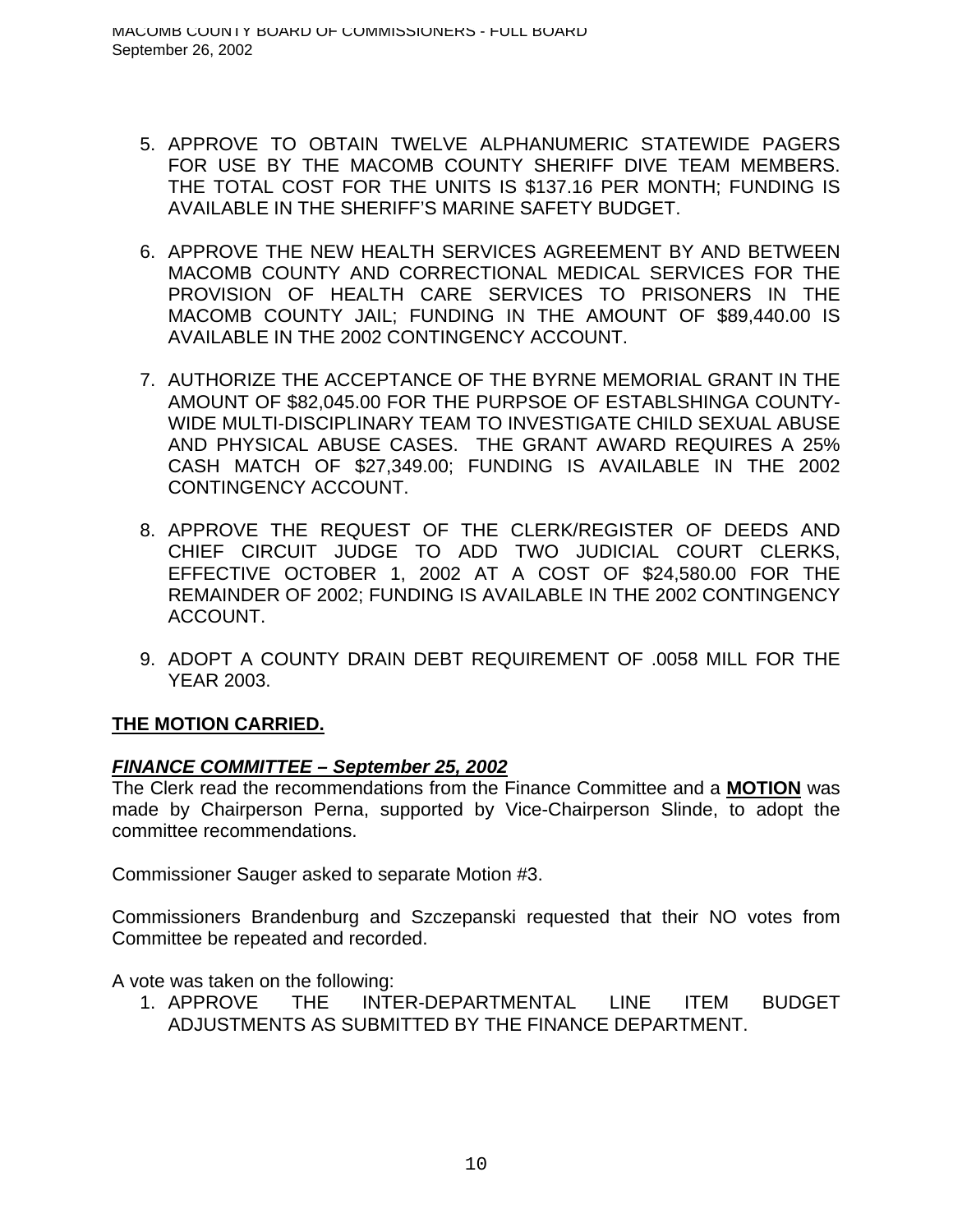- 2. APPROVE THE MONTHLY BILLS (WITH CORRECTIONS, DELETIONS AND/OR ADDENDA) AND AUTHORIZE PAYMENT; FURTHER, TO APPROVE THE PAYROLL FOR THE PERIODS AUGUST 16 AND 30 AND SEPTEMBER 13, 2002, IN THE TOTAL AMOUNT OF \$12,727,938.12, WITH NECESSARY MODIFICATIONS TO THE APPROPRIATIONS.
- 4. CONCUR WITH THE PURCHASING MANAGER AND CANCEL THE TRAVEL CONTRACT WITH AAA TRAVEL AND USE THE SERVICES OF THE NEXT LOW BIDDER, BOB NEUGEBAUER TRAVEL AGENCY.

### **SEPARATED MOTION**

3. ADJUST THE MILEAGE REIMBURSEMENT RATE AND MEAL ALLOWANCE TO EQUATE THE RATES PAID BY THE STATE OF MICHIGAN EFFECTIVE OCTOBER 1<sup>ST</sup> OF 2002; THEREFORE, EFFECTIVE OCTOBER 1, 2002, THE MILEAGE REIMBURSEMENT RATE WILL INCREASE TO THIRTY-SIX CENTS PER MILE AND THE DAILY MEAL ALLOWANCE FOR EMPLOYEES WILL REMAIN THE SAME AT \$30.75 PER DAY IN COMPLIANCE WITH CURRENT STATE OF MICHIGAN RATES; FURTHER, THE FINANCE DIRECTOR IS DIRECTED TO NOTIFY EACH ELECTED OFFICIAL AND DEPARTMENT HEAD OF THE ABOVE-NOTED RATES; FINALLY, COUNTY COMMISSIONERS WOULD NO LONGER BE ELIGIBLE TO RECEIVE MILEAGE REIMBURSEMENT TO ATTEND COUNTY COMMITTEE AND BOARD MEETINGS.

A **MOTION TO REFER** back to Committee was made by Commissioner Sauger supported by Commissioner Sawicki.

|                    | <b>YES</b> | NΟ |
|--------------------|------------|----|
| <b>Brandenburg</b> |            | х  |
| <b>Brown</b>       |            | X  |
| <b>DeSaele</b>     |            | x  |
| <b>DiMaria</b>     | X          |    |
| Flynn              | X          |    |
| Fraschetti         |            | X  |
| Haggerty           | X          |    |
| Hill               | X          |    |
| Kennard            |            | x  |
| Lafferty           | X          |    |
| Liberato           | X          |    |
| Lund               |            | х  |
| Mijac              | X          |    |
| Olshove            | x          |    |
| Perna              | x          |    |

Commissioner Sessa requested a Roll Call vote.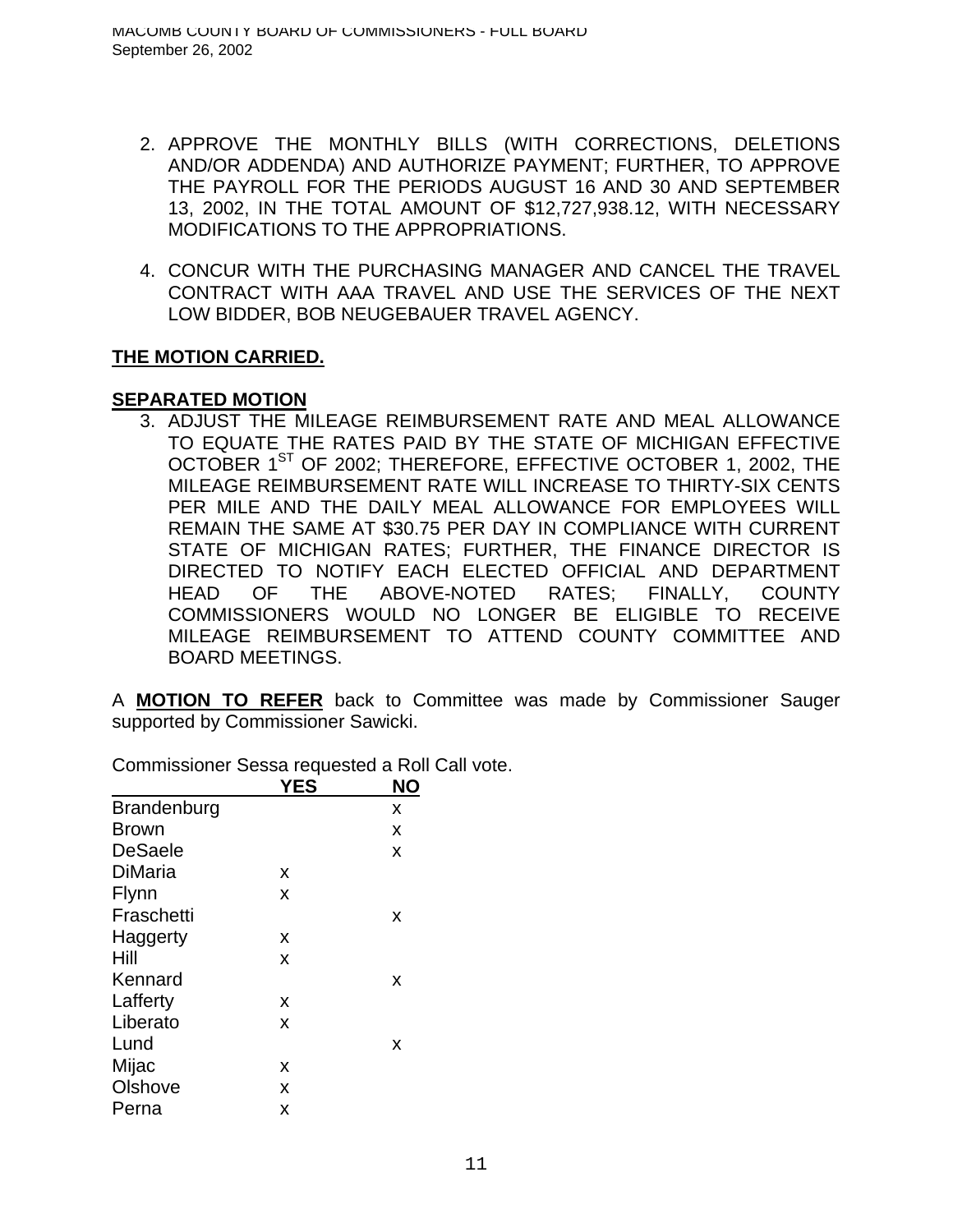| Revoir       |    | X  |
|--------------|----|----|
| Rocca        |    | X  |
| Sauger       | X  |    |
| Sawicki      | X  |    |
| Sessa        |    | X  |
| Slinde       | X  |    |
| Szczepanski  |    | X  |
| White        | X  |    |
| Hertel       | X  |    |
| <b>TOTAL</b> | 14 | 10 |

# *RULES COMMITTEE – September 25, 2002*

The Clerk read the recommendations from the Rules Committee and a **MOTION** was made by Chairperson Lund, supported by Vice-Chairperson Olshove, to adopt the committee recommendations.

1. AMEND RULE VII(a) 1, 3 AND 8 EFFECTIVE JANUARY 1, 2003, BY CHANGING THE NUMBER OF MEMBERS FROM 25 TO 26.

## **THE MOTION CARRIED.**

### **RESOLUTIONS/TRIBUTES**

A **MOTION** was made by Commissioner Liberato, supported by Commissioner DiMaria, to adopt the Resolutions and Tributes in their entirety.

Commissioner Lund asked to separate Resolution No. 02-88.

A vote was taken on the following:

- Res. No. 02-85 Commending John Larkins retirement from United States Army Tank-Automotive and Armaments Command (offered by Brandenburg; recommended by LAS Committee on 9/16/02)
- Res. No. 02-86 Commending the Warren Jaycees on Youth Suicide Prevention (offered by Lafferty; recommended by Finance Committee on 9/25/02)
- Res. No. 02-88 Commending the Veterans of 1264 for their civic involvement (offered by Brandenburg; recommended by Finance Committee on 9/25/02)

# **THE MOTION CARRIED.**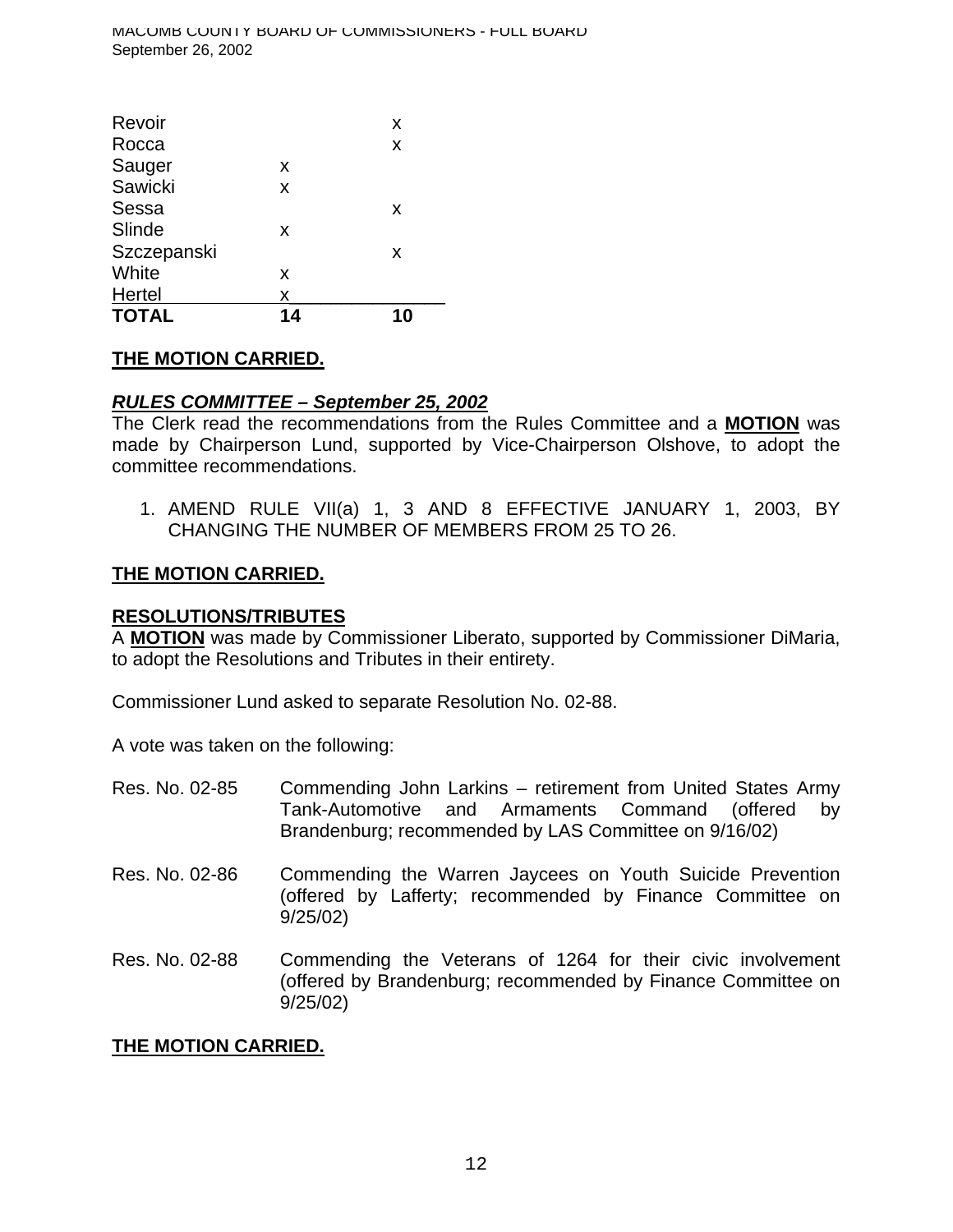## **SEPARATED RESOLUTION**

Res. No. 02-87 Resolution Supporting increased oversight of the Detroit Water System by Macomb, Oakland and Wayne Counties (offered by DiMaria at Full Board of 9/26/02)

Commissioner Lund requested to amend the language on Page Two, Section II: BE IT FURTHER RESOLVED that a copy of this Resolution shall be forwarded to the State Senators, Representatives for Macomb County and Macomb County lobbyists to insure that any legislative action with regard to the restructuring of the Detroit Water System and the Board managing it be fair and that equal representation for Macomb County residents be provided.

There were no objections and Commissioner DiMaria agreed.

A vote was taken on the **SEPARATED RESOLUTION** with the friendly amendment, and the **SEPARATED RESOLUTION CARRIED**.

### **REQUEST TO PURCHASE PREVIOUS SERVICE TIME**

A **MOTION** WAS MADE BY COMMISSIONER SLINDE, SUPPORTED BY COMMISSIONER FLYNN, TO APPROVE REQUEST BY DIANA CHAAR FOR THE PURCHASE OF PREVIOUS SERVICE TIME, AND THE **MOTION CARRIED**.

A **MOTION** WAS MADE BY COMMISSIONER LIBERATO, SUPPORTED BY COMMISSIONER REVOIR, TO APPROVE REQUEST BY JAN GWOZDZ FOR THE PURCHASE OF PREVIOUS SERVICE TIME, AND THE **MOTION CARRIED**.

### **APPOINTMENTS**

### **A) BROWNFIELD REDEVELOPMENT BOARD**

A **MOTION** WAS MADE BY COMMISSIONER SLINDE, SUPPORTED BY COMMISSIONER WHITE, TO APPOINT MARY HUGHES AND OTTO WILHELM TO THE MACOMB COUNTY BROWNFIELD REDEVELOPMENT BOARD, AND THE **MOTION CARRIED**.

Commissioner Brandenburg asked that the third vacancy be held in abeyance until it is filled, he agreed.

#### **NEW BUSINESS**

Commissioner Brown announced that Christine Todd Whitman from the EPA went to Metro Beach today; the beach was closed because the bacterial count was high. Tom Kalkofen and the Director of the Water Quality Board were present.

Commissioner Sauger thanked the Parks and Recreation Department for the 9/11 event at Freedom Hill. He also asked the Board to say a prayer for Clerk's Office employee, Sallyjo Belanger who has been out ill for almost six months.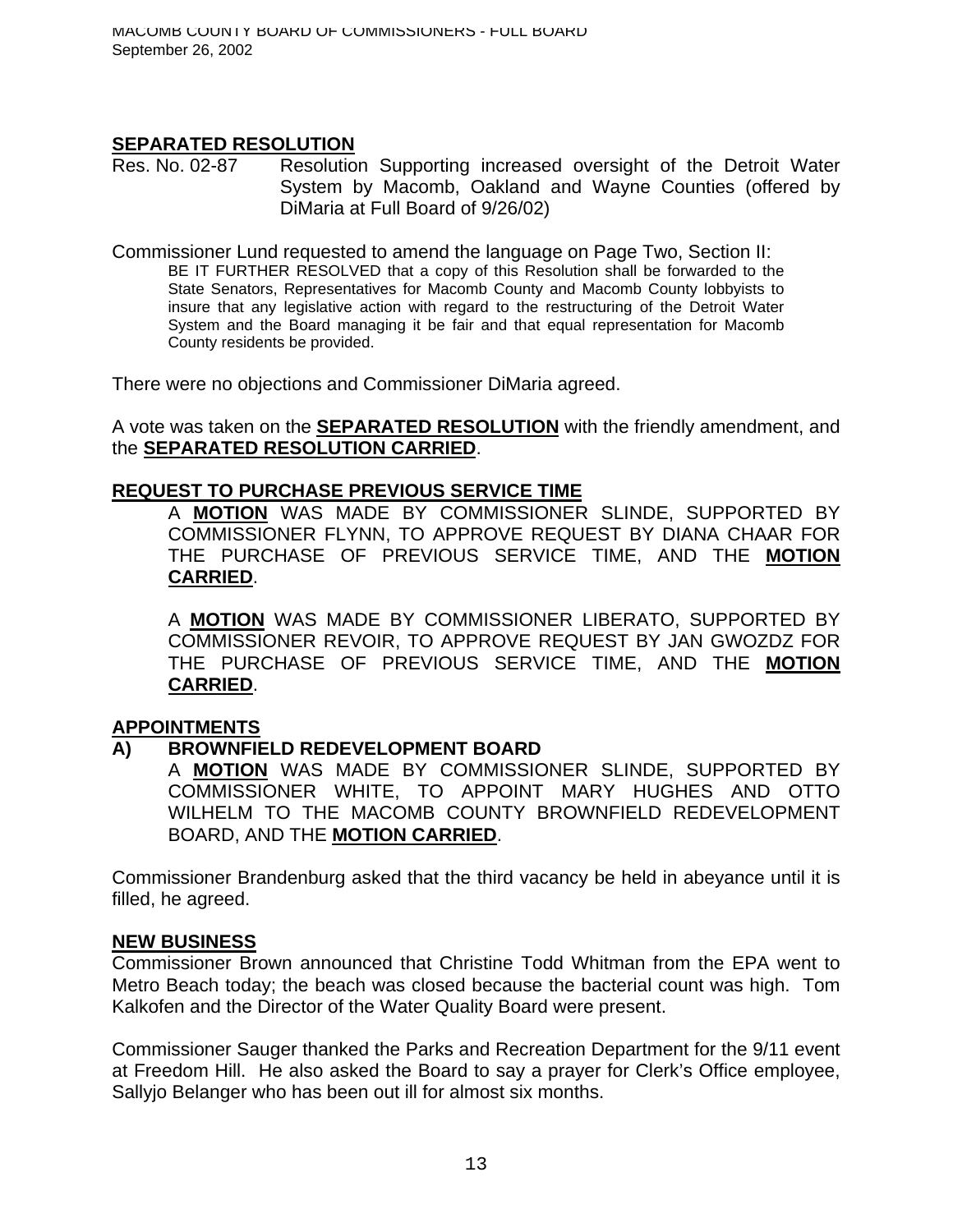Commissioner Brandenberg announced that Meals-on-Wheels needs volunteers to deliver meals in Sterling Heights, Warren and Roseville.

Commissioner Fraschetti spoke about the *Directory of Services Offered* that is created by the Board of Commissioners and elected officials/political candidates using this for campaign propaganda and the possible violations of the Campaign Finance laws. He requested that Corporation Counsel report to LAS with a recommendation on criteria to cover distribution and charging. Chairman Hertel agreed that he is in favor of creating rules for dissemination, be he's not sure about selling them.

Commissioner Sessa thanked Commissioner Fraschetti for bringing this issue to the Board.

Commissioner Sawicki stated that these directories are paid for by the taxpayers of Macomb.

Commissioner Lafferty stated that the Warren Junior Chamber of Commerce is extending a new chapter in Mount Clemens and if anyone in the ages of 21-39 is interested in joining they should contact the Junior Chamber of Commerce in Lansing in Lansing for further details.

#### **PUBLIC PARTICIPATION**

#### *Dennis McClellan ~ Sterling Heights, Michigan*

Thanked the Board of Commissioners for the courtesy of being able to speak at a public meeting. He is glad that the truth is coming out about the City of Sterling Heights. Said that Kathryn George requested that Sterling Heights City Council come up with recommendations of what can and cannot be said at the meetings by the public. He feels this is a violation of Freedom of Speech.

#### *Jay Pollard ~ Sterling Heights, Michigan*

Stated that the Sheriff Mark Hackel was at the Sterling Heights City Council meeting on Tuesday and spoke about the telephone tax ballot proposal for the improved radio system, which was included on the Council Agenda. Channel 5 in Sterling Heights aired the meeting, and he thought there were laws against promoting ballot - tax increases by using the media. He suggested that the County look into possible violations of law. If this issue passes it will be a double tax on the citizens of Sterling Heights.

#### **ROLL CALL ATTENDANCE**

| Ralph A. Liberato  | <b>District 1</b> |
|--------------------|-------------------|
| Marvin Sauger      | <b>District 2</b> |
| Phillip A. DiMaria | District 3        |
| Jonathan Lafferty  | District 4        |
| Dennis Olshove     | District 5        |
| Joan Flynn         | District 6        |